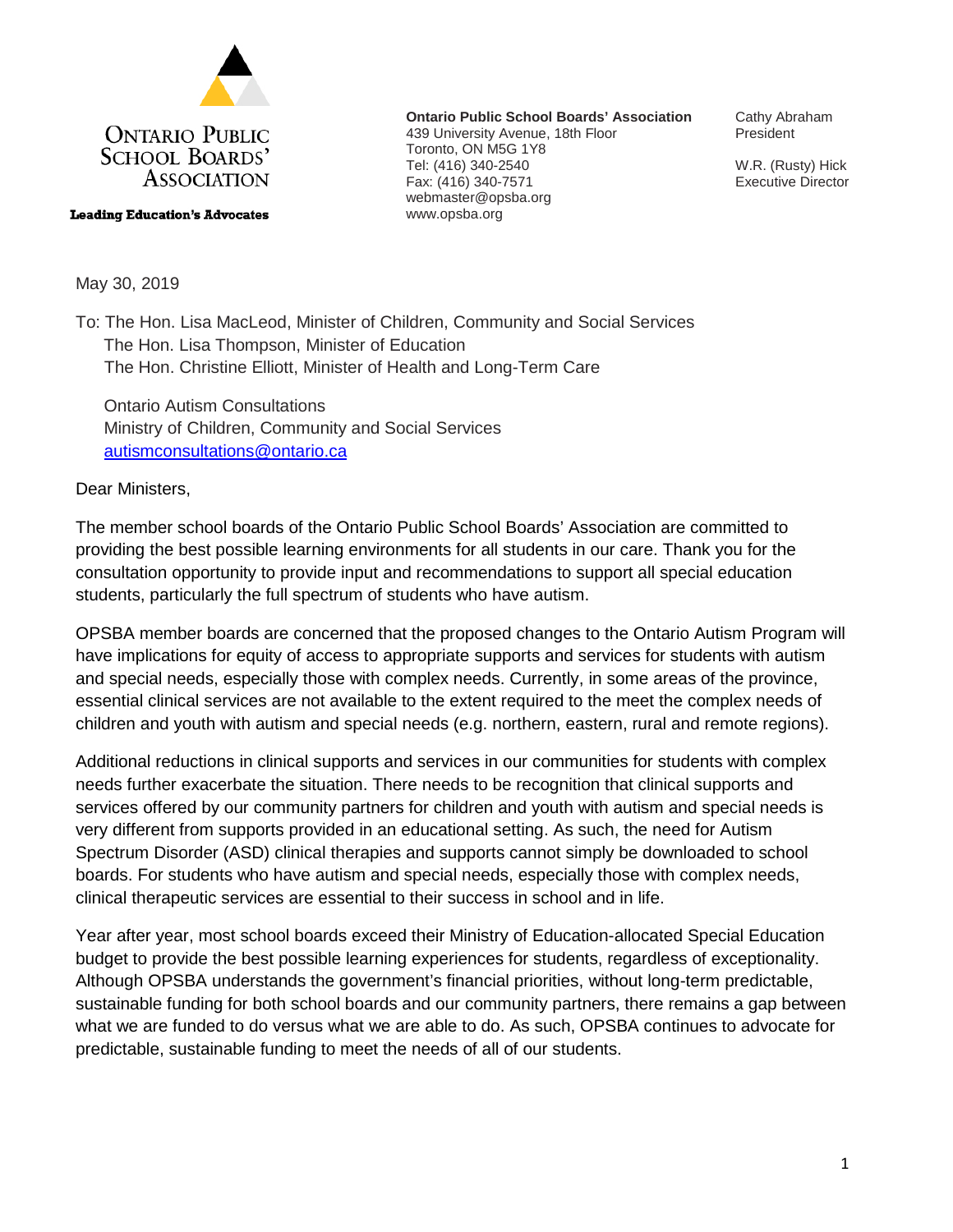Instilling parent confidence by establishing strong reciprocal collaborative partnerships, adequate government funding and clarity of roles and responsibilities for school boards, community partners and government, is foundational to positive student outcomes.

## **Where should the government focus its efforts to better support children and youth with Autism Spectrum Disorder?**

- Provide clear delineation between the role of education/school board staff and the role of clinical services provided by community partners.
- Provide clarity of the role of each Ministry (MCCSS/MOE/MOHLTC) to support special education students to ensure seamless inter-ministerial coordination of funding streams and service delivery.
- Address time on waitlists, pre-school access to Intensive Behavioural Intervention (IBI) therapy, availability of community-based staff with expertise and overall funding for the delivery of clinical services and supports for children with autism.
- Provide clarity regarding the scope and practice of education staff in schools and community partner staff. Without clarity of roles and responsibilities, the more students that enter schools without prior IBI therapy, the more often unrealistic parental expectations regarding clinical therapeutic services will be reinforced. It should be made clear that even though a child may be school-aged, schools do not provide clinical services. Schools are also not responsible for facilitating such services, and parents should not only have access to, but should have help navigating viable community-based options to meet the needs of children with special needs.
- Provide sufficient funding for community partners for diagnostic assessments, IBI delivery and wrap-around services. Currently, staff with specific expertise are being laid off and it is unclear how these services will be replaced.
- Maintain and sustain much-needed Care Treatment Custody and Corrections (CTCC) classes for care and treatment of students with autism. This funding should support both the school boards and treatment agencies. At present, CTCC classes for students with autism are closing because of the community partner's reduction of funding through MCCSS, MOE, or MOHLTC.
- Update the status of the implementation of the early screening tool for physicians and paediatricians for children on the autism spectrum.
- Increase the Grants for Students Needs (GSN) funding level to sustain the 11 Autism Pilot Projects and use the principles of knowledge mobilization over the next three years to replicate and scale up exemplary practices based on local context across all school boards in the province. The current allocation is minimal and linked to construction and/or renovation.
- Provide pre-service specialized training for teacher candidates regarding students on the autism spectrum within the two-year teacher education program.
- Provide ongoing specialized professional development and support for K-12 teachers and school administrators, with a particular focus for Kindergarten/Primary teachers.
- Establish funding and training for specialized categories of educational assistants, i.e. Board Certified Behaviour Analysts (BCBAs) and Registered Behavioural Therapists (RBTs), with a clear distinction between the roles such staff would play in a clinical versus academic setting.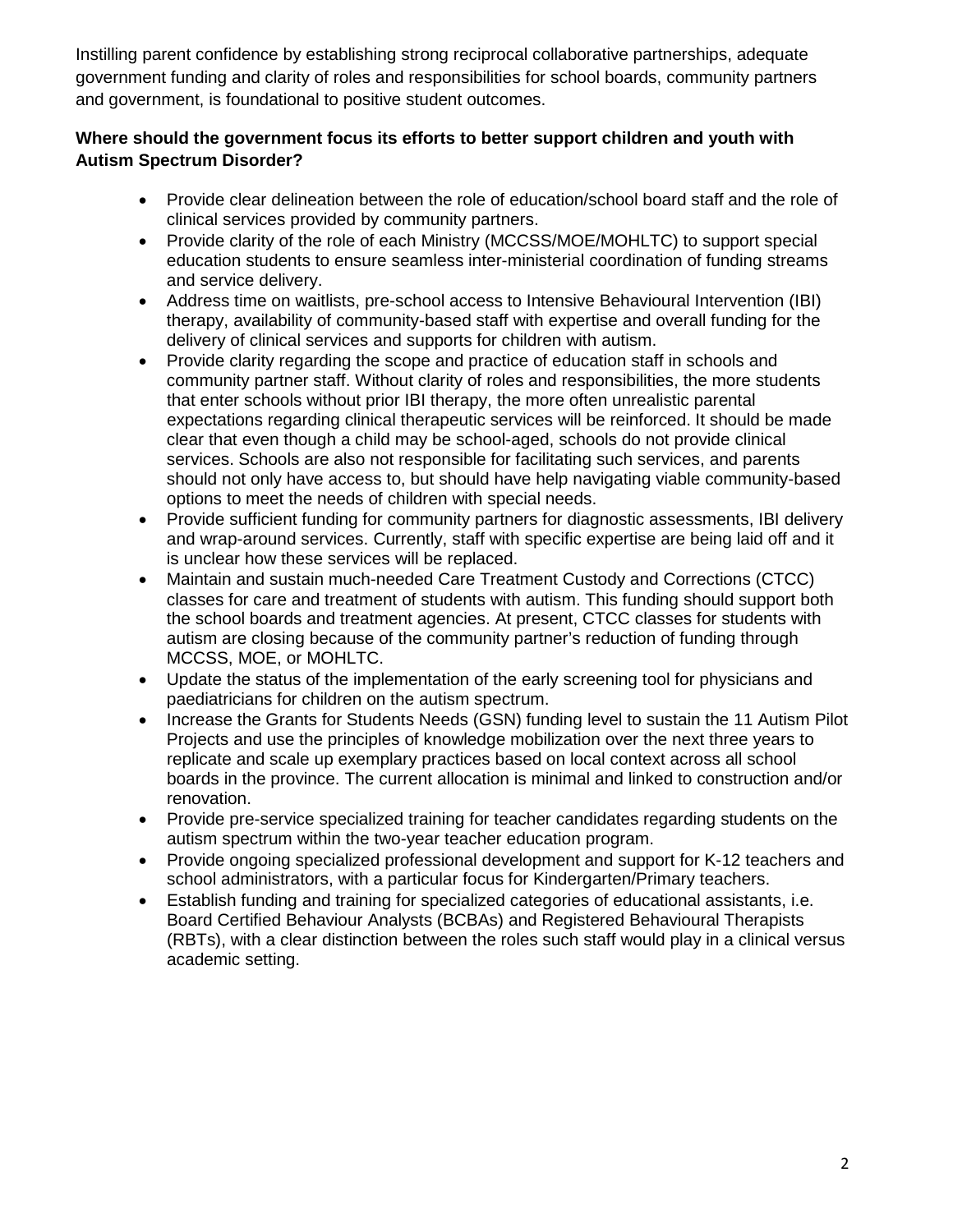## **What do you think are the most important things for the government to consider when distinguishing between the different types and levels of need that children and youth with ASD might have?**

It is difficult to respond to this question in a definitive way "because the need for support varies for so many reasons. For example, the same child may need minimal support in the home, significant support at school, and a great deal of support in a novel, unstructured social situation." (Rudy, 2019) Some environments can escalate certain types of behaviours, even though they may not be evident at home. This may also change over time and as such, the child's needs require constant monitoring and adjustment to program and service level supports and services.

Focusing on collaborative structures at all levels, using evidence-informed decision-making models, learning from successful autism pilot projects and sharing, replicating and supporting effective practice are key approaches in guiding positive outcomes.

School boards are doing their best to accommodate and modify programming, where necessary, in order to facilitate meaningful educational experiences for a wide range of children with special needs, including those with ASD. Using the principles of *Learning for All*, *Universal Design for Learning*, *Differentiated Instruction* and *Connections for Students* have been foundational. However, for some students with very complex needs, the primary care need for specialized supports and services lies outside of school. Entering school without prior IBI or Applied Behaviour Analysis (ABA) therapies, appropriate assessments and collaborative and ongoing transitional supports greatly reduces a child's readiness to learn and to meaningfully engage in school socially, emotionally, physically and cognitively. Expecting school boards to "close the gaps" in such clinical or therapeutic needs sets unrealistic expectations for both education and for parents.

When access to primary care personnel or clinical/therapeutic supports is compromised by a decrease in funding, readiness to learn and the ability to appropriately engage in a classroom setting can be equally compromised for some children with complex special needs. This is especially magnified at the kindergarten and primary level.

As identified in the answer above to the first consultation question, there needs to be a clear understanding of the scope and practice of school boards, which is supported by appropriate levels of funding. The lack of early investments to support children with complex special needs, including children with ASD, is short-sighted as it will lead to higher costs and expenditures in the health, education and social services sectors over a child's lifespan.

## **What recommendations do you have for the government to consider as possible improvements to services for children and youth with special needs?**

- 1. Create explicit definitions/descriptions that promote the awareness and understanding of roles and responsibilities for education and clinical settings for ASD and special needs students with complex needs to avoid misunderstandings and ensure authentic and manageable expectations for all parties.
- 2. Support collaborative structures at all levels, especially at times of transition, so that the support and education of all students with special needs is a shared responsibility of all community partners including the parents as the first teacher of the child. The government's responsibility is to provide sufficient funding and policies to support key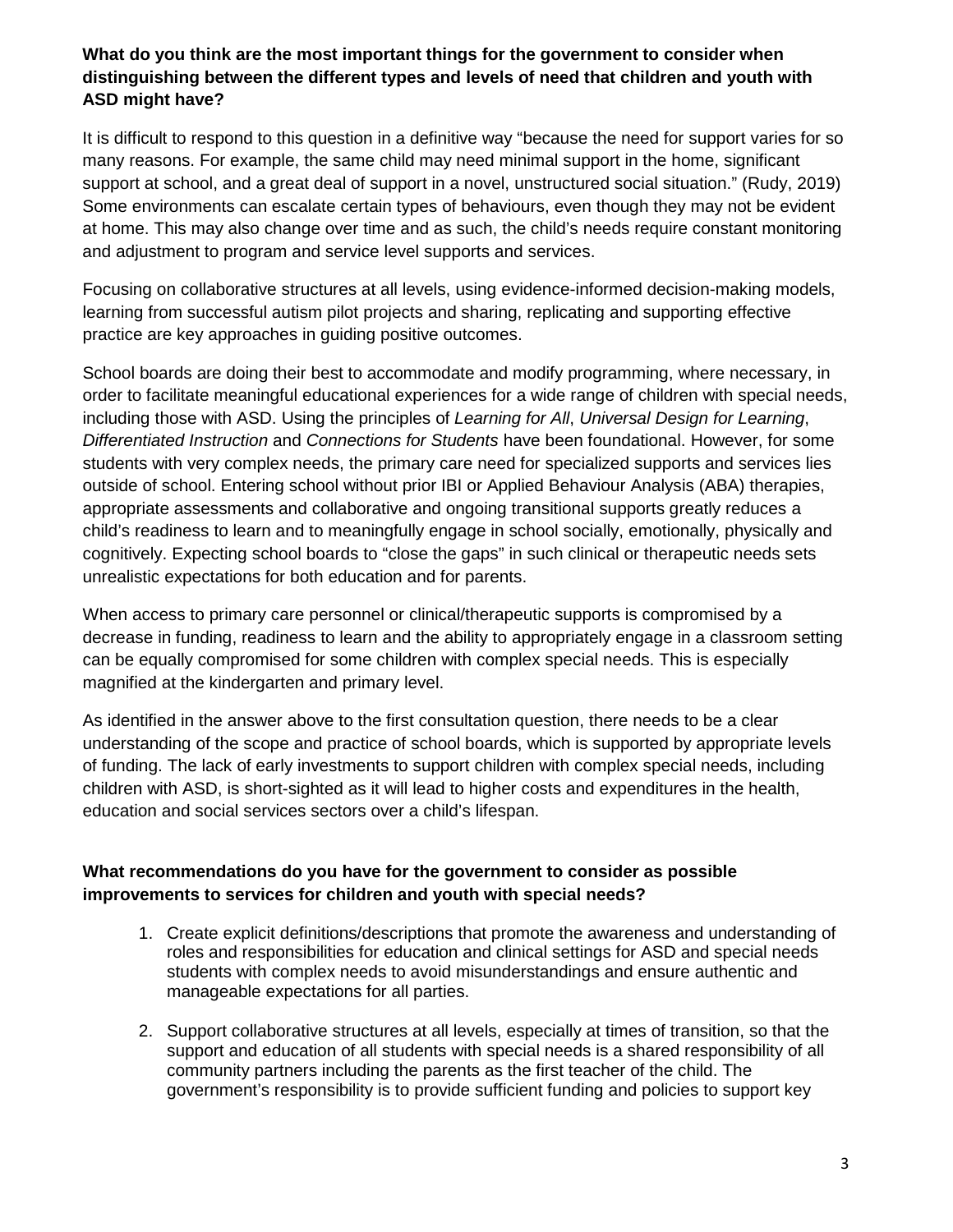infrastructure and timely access to community-based supports and services.

- 3. Create and fund a standard of training for teachers and education support workers for children with special needs, including the full ASD spectrum, in both the pre-service setting and ongoing professional development once staff are hired to a school board.
- 4. Maintain and expand CTCC programs and partnerships to ensure care and treatment for those children and youth who need clinical settings prior to being considered for schoolbased placements. There is currently an inequity in the availability of these programs across the province. These were designed for an underserved population with complex needs that deserve and require localized clinical supports and services.
- 5. Summarize and identify key transformational practices from the 11 autism pilot sites for sharing and replicating provincially. Continue to fund existing pilot sites at original funding levels and expand the model to include implementation in all school boards over the next three years. Provide clarification for the long-term plans or expectations for these pilot projects.
- 6. Provide sustainable funding for the After School Skills Development Program in all school boards. Recognizing that this is not a clinical program, this program is for children with ASD who are higher functioning in order to benefit from social, communication, selfregulation and life planning skills development.
- 7. Reconsider the recent reduction to Special Incidence Portion (SIP) funding and examine a multi-year funding approach (e.g. three years) to ensure more predictable and timely supports for students with complex needs. This will provide greater continuity for students and their families and make it easier to recruit key staff, especially in northern, remote and rural areas.
- 8. The Ministry of Education should continue to support funding for multi-disciplinary teams of specialized staff with expertise in ABA, Behaviour Management Systems Training (BMST), Visual Strategies, Structured Learning, "Art of Play," "Art of Conversation," and PEERS, etc. Using a multidisciplinary team provides an economy of scale, allowing for a more coordinated response by pooling and seamlessly integrating the range of expertise of all team members.

All school boards have teams known by various names such as ASD Support or Behavioural Management teams and are composed of some combination of the following personnel:

- Teacher consultants/coordinators
- **Psychologists**
- Social workers
- Speech and language pathologists
- Children and youth workers
- Educational assistants
- Board Certified Behaviour Analysts (BCBAs)
- Registered Behavioural Therapists (RBTs)
- ABA facilitators
- 9. Continue to provide sufficient funding to retrofit designated spaces in schools where individual and group IBI and ABA therapy can be delivered by community therapists. There has been success with pilot sites creating space in elementary schools where